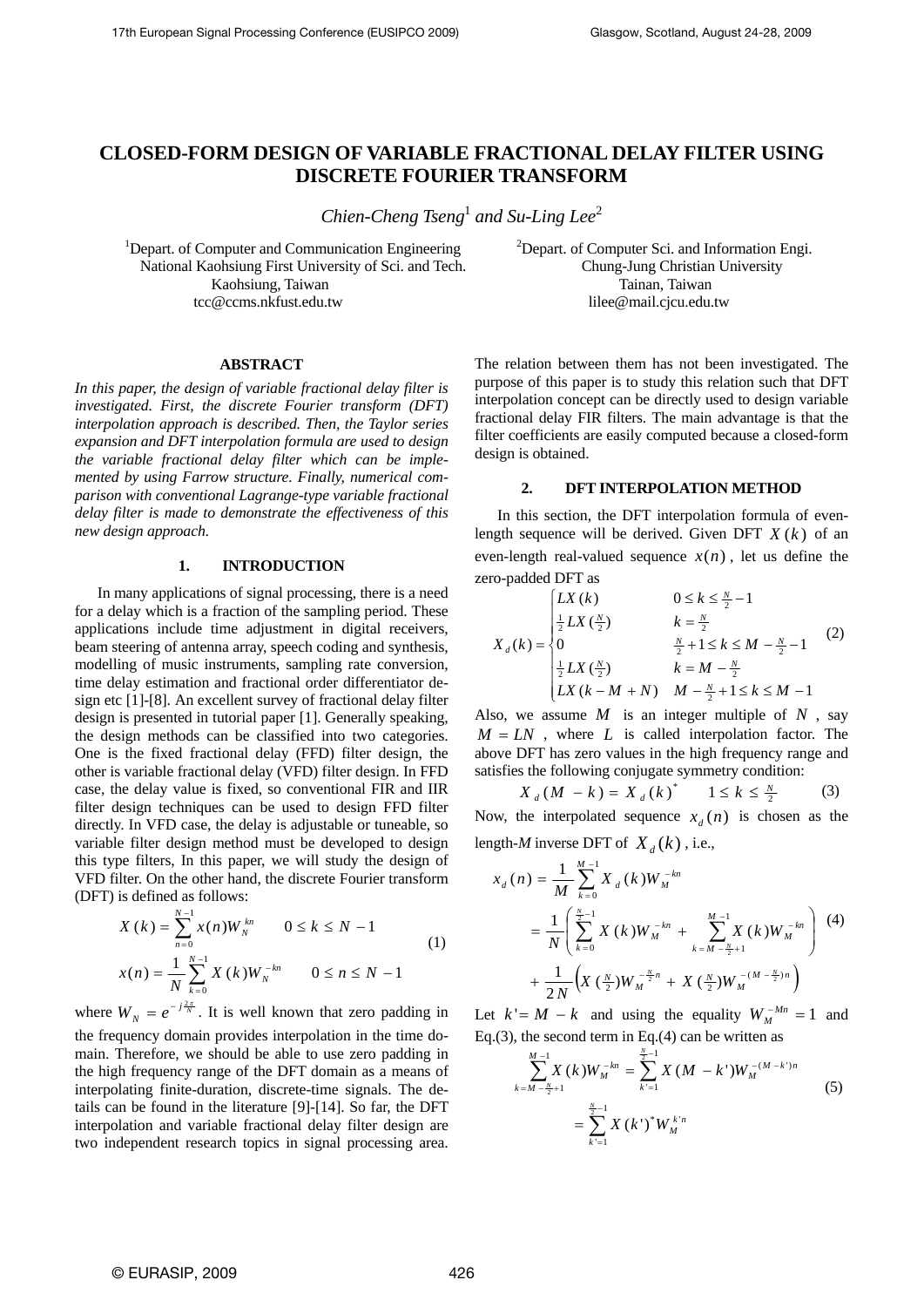Substituting Eq.(5) into Eq.(4) and using the equality  $W_M^{-(M-\frac{N}{2})n} = W_M^{\frac{Nn}{2}}$ , we have

$$
x_d(n) = \frac{1}{N} \left[ X(0) + \sum_{k=1}^{\frac{N}{2}-1} \left( X(k)W_M^{-kn} + X(k)^* W_M^{kn} \right) \right]
$$
  
+ 
$$
\frac{1}{2N} X(\frac{N}{2}) \left( W_M^{-\frac{N}{2}n} + W_M^{\frac{N}{2}n} \right)
$$
 (6)

Using the DFT defined in Eq. $(1)$ , the first term in Eq. $(6)$  can be written as

$$
T_1 = \frac{1}{N} \sum_{m=0}^{N-1} x(m) \left[ 1 + \sum_{k=1}^{\frac{N}{2}-1} \left( W_N^{mk} W_M^{-kn} + W_N^{-mk} W_M^{kn} \right) \right]
$$
  
= 
$$
\frac{1}{N} \sum_{m=0}^{N-1} x(m) \left[ 1 + 2 \sum_{k=1}^{\frac{N}{2}-1} \cos \left( \frac{2 \pi nk}{M} - \frac{2 \pi mk}{N} \right) \right]
$$
(7)

Moreover, using the equality  $W_N^{\frac{N}{2}} = -1$ , the second term in Eq.(6) can be written as

$$
T_2 = \frac{1}{2N} X \left(\frac{N}{2}\right) \left(W_M^{-\frac{N}{2}n} + W_M^{\frac{N}{2}n}\right)
$$
  
=  $\frac{1}{2N} \sum_{m=0}^{N-1} x(m) W_N^{\frac{N}{2}m} 2 \cos\left(\frac{n \pi N}{M}\right)$  (8)  
=  $\frac{1}{N} \sum_{m=0}^{N-1} (-1)^m x(m) \cos\left(\frac{n \pi N}{M}\right)$ 

Substituting Eq.(7) and Eq.(8) into Eq.(6), the sequence  $x_{\lambda}(n)$  becomes the form:

$$
x_{d}(n) = T_{1} + T_{2}
$$
  
=  $\frac{1}{N} \sum_{m=0}^{N-1} x(m) \left\{ 1 + 2 \sum_{k=1}^{\frac{N}{2}-1} \cos\left(\frac{2\pi nk}{M} - \frac{2\pi mk}{N}\right) \right\}$  (9)  
+  $(-1)^{m} \cos\left(\frac{n\pi N}{M}\right)$ 

Using the identities  $cos(\theta_1 - \theta_2) = cos(\theta_1)cos(\theta_2) + sin(\theta_1)sin(\theta_2)$ ,  $cos(m\pi) = (-1)^m$  and  $sin(m\pi) = 0$ , we have

$$
(-1)^{m} \cos\left(\frac{n\pi N}{M}\right)
$$
  
= cos( $m \pi$ ) cos $\left(\frac{2\pi n \frac{N}{2}}{M}\right)$  (10)  
= cos $\left(\frac{2\pi n \frac{N}{2}}{M} - \frac{2\pi m \frac{N}{2}}{N}\right)$ 

Substituting Eq.(10) into Eq.(9), it yields

$$
x_{d}(n) = \sum_{m=0}^{N-1} x(m) \sum_{k=0}^{\frac{N}{2}} \beta_{k} \cos \left( \frac{2\pi n k}{M} - \frac{2\pi m k}{N} \right) \quad (11)
$$

where

$$
\beta_k = \begin{cases} \frac{1}{N} & k = 0, \frac{N}{2} \\ \frac{2}{N} & k = 1, 2, \cdots, \frac{N}{2} - 1 \end{cases}
$$
(12)

Because the sequence  $x_a(n)$  is the interpolated version of the sequence  $x(n)$  with factor  $L$ , we have the following relation:

$$
x_d(iL + p) \approx x(i + \frac{p}{L})
$$
 (13)

for  $0 \le p \le L - 1$  and  $0 \le i \le N - 1$ . Combining Eq.(11) and Eq.(13) and using  $M = LN$ , we have

$$
x(i + \frac{p}{L}) \approx x_d (iL + p)
$$
  
=  $\sum_{m=0}^{N-1} x(m) \left\{ \sum_{k=0}^{\frac{N}{2}} \beta_k \cos \left( \frac{2\pi (iL + p)k}{M} - \frac{2\pi mk}{N} \right) \right\}$  (14)  
=  $\sum_{m=0}^{N-1} x(m) b_1 (i + \frac{p}{L} - m)$ 

where

$$
b_1(i + \frac{p}{L} - m) = \sum_{k=0}^{\frac{N}{2}} \beta_k \cos\left(\frac{2\pi(i + \frac{p}{L} - m)k}{N}\right) \tag{15}
$$

Let  $t = i + \frac{p}{L}$ , then the value of *t* can be any real number in [0,*N*) if interpolation factor *L* approaches infinity. Substituting  $t = i + \frac{p}{L}$  into Eq.(14), we get

$$
x(t) \approx \sum_{m=0}^{N-1} x(m)b_1(t - m)
$$
 (16)

where the interpolation basis is given by

$$
b_1(t) = \sum_{k=0}^{\frac{N}{2}} \beta_k \cos\left(\frac{2\pi kt}{N}\right) \tag{17}
$$

This means that the continuous-time signal  $x(t)$  can be approximately reconstructed from its samples  $x(0)$ ,  $x(1)$ , ...,  $x(N-1)$  in the range  $[0,N)$  by using continuous-time interpolation basis  $b_1(t)$ . Finally, one remark is made. From sampling theorem, it is well-known that the discrete-time signal can be reconstructed by using sinc function below:

$$
b_2(t) = \frac{\sin(\pi t)}{\pi t}
$$
 (18)

Thus, it is interesting to compare DFT interpolation basis  $b_1(t)$  with sinc basis  $b_2(t)$ . Fig.1 shows the basis  $b_1(t)$ (solid line) for  $N = 30$ . The dashed line is sinc basis  $b_2(t)$ . It is clear that  $b_1(t)$  is similar to a sinc function  $b_2(t)$ .

### **3. DESIGN OF VARIABLE FRACTIONAL DELAY FILTER**

In this section, the DFT interpolation formula in Eq.(16) and Taylor series expansion will be used to design variable fractional delay filter which can be implemented by using Farrow structure. The details are described below: The ideal frequency response of a fractional delay filter is given by

$$
D(\omega) = e^{-j\omega(I+d)} \tag{19}
$$

where *I* is a positive integer and *d* is a fractional number in the interval [-0.5,0.5]. The transfer function of the FIR filter of length *N* used to approximate this specification is given by

$$
H(z, d) = \sum_{r=0}^{N-1} h_r(d) z^{-r}
$$
 (20)

Thus, the problem is how to design an FIR filter  $H(z, d)$  to fit fractional delay specification  $D(\omega)$  as closely as possible. Here, the fractional delay *d* is adjustable, so this is one of the variable digital filter design problems. As shown in Fig.2, when a signal  $s(n)$  passes through the FIR filter  $H(z, d)$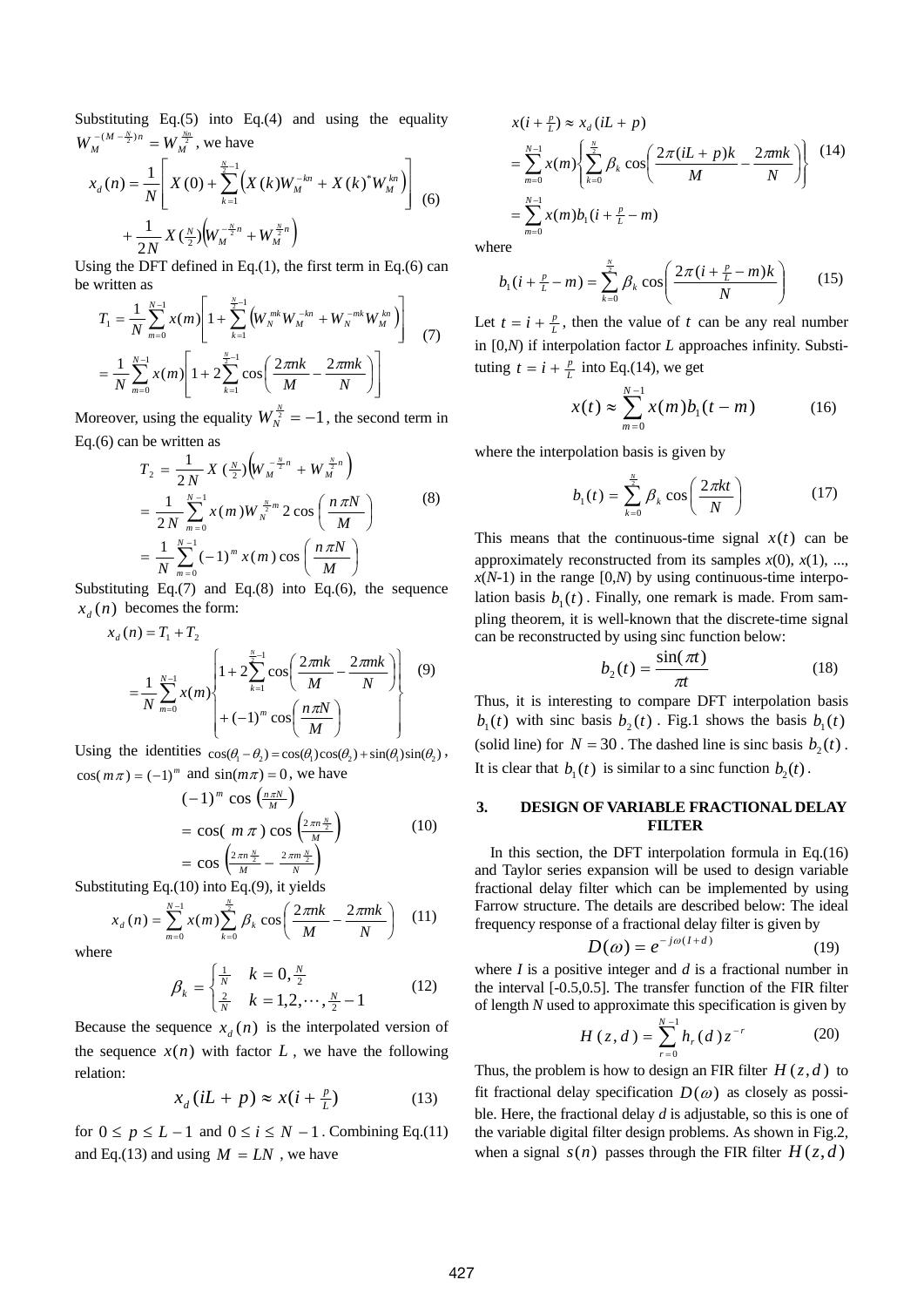in Eq.(20), its output is the weighted average of the integer delayed samples  $s(n)$ ,  $s(n-1)$ ,  $s(n-2)$ , ,...  $s(n - N + 1)$ , i.e.,

$$
y(n) = \sum_{r=0}^{N-1} h_r(d) s(n-r)
$$
 (21)

If the frequency response  $H(e^{j\omega}, d)$  approximates specification  $D(\omega)$  in Eq.(19) well, then this weighted average output  $y(n)$  is almost the same as the fractional delayed sample  $s(n - I - d)$ , i.e.,

$$
y(n) \approx s(n - I - d)
$$
 (22)

Combining Eq.(21) with Eq.(22), it yields  
\n
$$
s(n - I - d) \approx \sum_{r=0}^{N-1} h_r(d) s(n - r)
$$
\n(23)

Now, the problem is how to link two expressions in Eq.(16) and Eq.(23) to obtain filter coefficients  $h_r(d)$  because basis  $b<sub>1</sub>(t)$  has been known. In the following, the index mapping will be used to solve this problem. After we choose  $x(t) = s(n - (N - 1) + t)$ , then Eq.(16) can be rewritten as

$$
s(n - (N - 1) + t)
$$
  
\n
$$
\approx \sum_{m=0}^{N-1} s(n - (N - 1) + m) b_1(t - m)
$$
\n(24)

Let  $m = N - 1 - r$  and  $t = N - 1 - I - d$ , Eq.(24) reduces to the following form:

$$
s(n - I - d) \approx \sum_{r=0}^{N-1} s(n - r) b_1(r - I - d) \quad (25)
$$

Comparing Eq. $(23)$  with Eq. $(25)$ , it is clear that the filter coefficients  $h<sub>r</sub>(d)$  are

$$
h_r(d) = b_1(r - I - d)
$$
 (26)

Based on this result and Eq.(17), the coefficients  $h( d )$  can be rewritten as

$$
h_r(d) = b_1(r - I - d)
$$
  
= 
$$
\sum_{k=0}^{\frac{N}{2}} \beta_k \cos\left(\frac{2\pi (r - I - d)k}{N}\right)
$$
 (27)

From the above results, the procedure for fixed fractional delay filter design is summarized below:

Step 1: Specify the design parameters *N*, *I* and *d*.

Step 2: Using Eq.(27) to compute filter coefficients  $h<sub>r</sub>(d)$ .

Step 3: The designed fixed fractional delay filter is given by

$$
H(z,d) = \sum_{r=0}^{N-1} h_r(d) z^{-r} \cdot
$$

Now, one example is illustrated. The parameters are chosen as  $N=60$ ,  $I=30$  and  $d=0.5$ . Fig. 3(a)(b) shows the magnitude response and group delay of the proposed DFT-based fractional delay filter. Obviously, the specification is fitted well. Because the purpose of this paper is to design variable fractional delay filter, we will use the Taylor series expansion to transform the above fixed filter to a variable filter below.

Using the Taylor series expansion at  $d=0$ , the coefficients  $h<sub>r</sub>(d)$  can be written as the following polynomial form:

$$
h_r(d) = \sum_{n=0}^{\infty} a_r(n) d^n
$$
 (28)

where

$$
a_r(n) = \frac{1}{n!} \frac{\partial^n h_r(d)}{\partial^n d} \bigg|_{d=0}
$$
 (29)

In order to use Eq.(27) to compute the coefficients  $a_r(n)$ easily, Eq.(27) is rewritten as

$$
h_r(d) = \text{Re}\left\{\sum_{k=0}^{\frac{N}{2}} \beta_k e^{j\left(\frac{2\pi (r-1-d)k}{N}\right)}\right\}
$$
(30)

where Re{.} denotes the real part of a complex number. Based on Eq.(30), the partial derivatives can be computed as

$$
\frac{\partial^n h_r(d)}{\partial^n d} = \text{Re}\left\{\sum_{k=0}^{\frac{N}{2}} \beta_k \left(\frac{-j2\pi k}{N}\right)^n e^{j\left(\frac{2\pi (r-l-d)k}{N}\right)}\right\}
$$

$$
= \text{Re}\left\{\left(\frac{2\pi}{N}\right)^n \sum_{k=0}^{\frac{N}{2}} k^n \beta_k e^{j\left(\frac{2\pi (r-l-d)k}{N} - \frac{\pi}{2}n\right)}\right\}
$$
(31)
$$
= \left(\frac{2\pi}{N}\right)^n \sum_{k=0}^{\frac{N}{2}} k^n \beta_k \cos\left(\frac{2\pi (r-l-d)k}{N} - \frac{n\pi}{2}\right)
$$

Combining Eq.(31) with Eq.(29), we obtain  $a_r(n)$  below:

$$
a_r(n) = \frac{1}{n!} \left(\frac{2\pi}{N}\right)^n \sum_{k=0}^{\frac{N}{2}} k^n \beta_k \cos\left(\frac{2\pi (r-1)k}{N} - \frac{n\pi}{2}\right)
$$
(32)

Moreover, because fractional delay *d* is in the range [-0.5,0.5], the  $d^n$  is very small for large *n*. Thus, the coefficients  $h_r(d)$  in Eq.(28) can be approximated by

$$
h_r(d) \approx \sum_{n=0}^{K} a_r(n) d^n \tag{33}
$$

where  $K$  is called truncation order. The larger  $K$  is, the better approximation has. Substituting Eq.(33) into Eq.(20), the transfer function can be rewritten as

$$
H(z,d) = \sum_{r=0}^{N-1} \left( \sum_{n=0}^{K} a_r(n) d^n \right) z^{-r}
$$
  
= 
$$
\sum_{n=0}^{K} \left( \sum_{r=0}^{N-1} a_r(n) z^{-r} \right) d^n
$$
 (34)  
= 
$$
\sum_{n=0}^{K} A_n(z) d^n
$$

where sub-filters  $A_n(z)$  are

$$
A_n(z) = \sum_{r=0}^{N-1} a_r(n) z^{-r}
$$
 (35)

Based on Eq.(34), the fractional delay filter  $H(z, d)$  can be implemented by using Farrow structure shown in Fig.4 where fractional delay *d* can be easily adjusted without redesigning the filter. Finally, the procedure for variable fractional delay filter design is summarized below:

Step 1: Specify the design parameters *N*, *I* and *K*.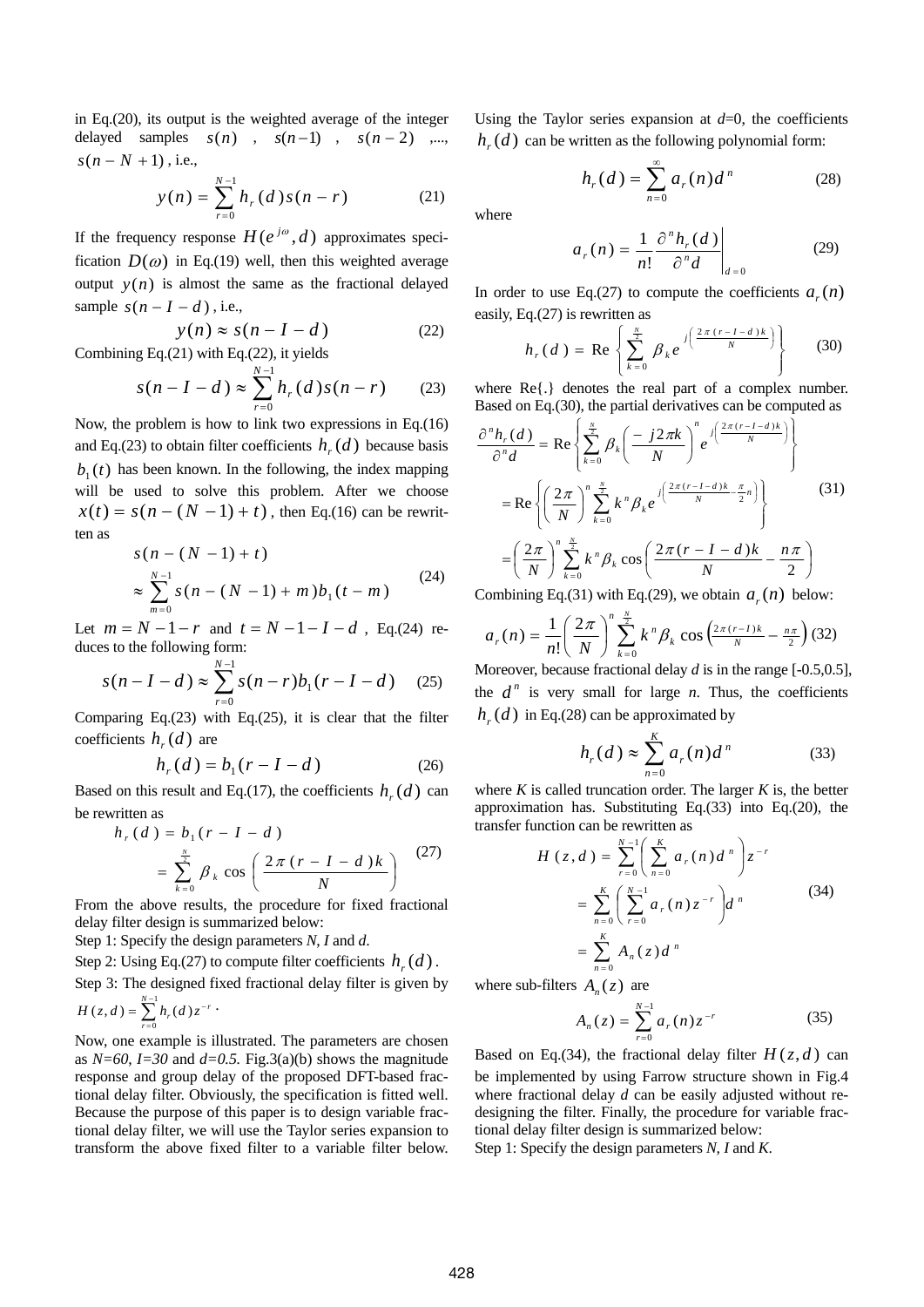Step 2: Using Eq.(32) to compute filter coefficients  $a_r(n)$ and obtain sub-filters  $A_{n}(z)$ .

Step 3: The designed variable fractional delay filter is given by  $H(z, d) = \sum_{n=0}^{K}$  $H(z,d) = \sum_{n=0} A_n(z)d^n$  $(z, d) = \sum_{n=1}^{R} A_n(z) d^n$ .

The main advantage of the above DFT-based method is that the computation of coefficients  $a_r(n)$  has closed-form formula in Eq.(32) without performing any optimization.

## **4. EXAMPLE AND COMPARISON**

In this section, we will compare DFT-based design with the conventional Lagrange method because both methods have closed-form designs. For completeness, the Lagrange design is first reviewed briefly. Given the discrete-time sequence  $x(0)$ ,  $x(1)$ , ...,  $x(N-1)$ , the Lagrange method to reconstruct the continuous-time signal  $x(t)$  is given by

$$
x(t) = \sum_{m=0}^{N-1} x(m) b_3(m, t)
$$
 (36)

where the interpolation basis is

$$
b_3(m,t) = \prod_{k=0, k \neq m}^{N-1} \frac{t-k}{m-k}
$$
 (37)

Based on this polynomial basis, the filter coefficients  $h_r(d)$ in Eq.(20) can be obtained as

$$
h_r(d) = \prod_{k=0, k \neq r}^{N-1} \frac{I + d - k}{r - k} \tag{38}
$$

The above formula can be found in [1]. To get variable fractional delay filter, Eq.(38) is rewritten as

$$
h_r(d) = \prod_{k=0, k \neq r}^{N-1} \left( \frac{I-k}{r-k} + \frac{1}{r-k} d \right) = \sum_{n=0}^{N-1} b_r(n) d^n \tag{39}
$$

where  $b_r(n)$  is easily computed by using polynomial multiplication. Because fractional delay *d* is in the range [-0.5,0.5], the  $d^n$  is very small for large *n*. Thus, truncating highdegree terms, the  $h(x)$  in Eq.(39) can be approximated by

$$
h_r(d) \approx \sum_{n=0}^{K} b_r(n) d^n
$$
 (40)

Substituting Eq.(40) into Eq.(20), the transfer function of Lagrange-type design is given by

$$
H(z, d) = \sum_{r=0}^{N-1} \left( \sum_{n=0}^{K} b_r(n) d^n \right) z^{-r}
$$
  
= 
$$
\sum_{n=0}^{K} \left( \sum_{r=0}^{N-1} b_r(n) z^{-r} \right) d^n
$$
  
= 
$$
\sum_{n=0}^{K} B_n(z) d^n
$$
 (41)

where  $B_n(z) = \sum_{n=1}^{N-1}$ =  $=\sum_{n=0}^{N-1}b_{n}(n)z^{-}$  $\mathbf{0}$  $(z) = \sum_{n=0}^{N-1} b_n(n)$ *r*  $B_n(z) = \sum b_r(n) z^{-r}$ . Now, let us compare DFT and

Lagrange methods. To evaluate the performance, the root mean squares (RMS) error is defined by

$$
E = \left(\int_0^{a\pi} \int_{-0.5}^{0.5} |e(\omega, d)|^2 d d\omega\right)^{\frac{1}{2}} \qquad (42)
$$

where  $e(\omega, d) = D(\omega) - H(e^{j\omega}, d)$ . Obviously, the smaller the error  $E$  is, the better the performance of the design method is. Now, one example is illustrated. The parameters are chosen as  $N = 60$ ,  $K = 7$ ,  $I = 30$  and  $\alpha = 0.9$ . Fig.5 shows the absolute frequency response error  $|e(\omega, d)|$  of the designed variable fractional delay filters in the frequency range  $[0,0.9\pi]$  and  $d \in [-0.5,0.5]$  for DFT and Lagrange methods. The RMS error *E* of the proposed DFT-based method is 0.0029. The RMS error *E* of Lagrange method is 0.0379. It is clear that DFT method has smaller error than Lagrange method. Finally, one remark is made. If the coefficient  $a_r(n)$  in Eq.(32) is replaced by  $a_r(n)w(r)$  where  $w(r)$  is the Hamming window, the RMS error *E* of DFT design is reduced to 0.002. Thus, design accuracy can be slightly improved by using window. Fig.6 shows the magnitude response and group delay of the designed DFT-based variable fractional delay filter after windowing. Obviously, the specification is fitted well.

#### **5. CONCLUSIONS**

In this paper, the design of variable fractional delay filter has been presented. The DFT interpolation formula and Taylor series expansion are applied to design the variable fractional delay filter which can be implemented by using Farrow structure. And, numerical comparison with conventional Lagrange-type variable fractional delay filter is made to demonstrate the effectiveness of this new design approach. However, only one-dimensional design is studied here. Thus, it is interesting to extend DFT interpolation method to design two-dimensional fractional delay filter in the future.

#### **REFERENCES**

[1] T. I. Laakso, V. Valimaki, M. Karjalainen and U.K. Laine, "Splitting the unit delay: tool for fractional delay filter design," *IEEE Signal Processing Magazine*, pp.30-60, Jan. 1996.

[2] W.S. Lu and T.B. Deng, "An improved weighted leastsquares design for variable fractional delay FIR filters," *IEEE Trans. on Circuits and Systems-II,* vol.46, pp.1035- 1040, Aug. 1999.

[3] C.C. Tseng, "Design of 1-D and 2-D variable fractional delay allpass filters using weighted least-squares method," *IEEE Trans. on Circuits and Systems-I,* vol.49, pp.1413- 1422, Oct. 2002.

[4] S. Samadi, M.O. Ahmad and M.N.S. Swamy, "Results on maximally flat fractional-delay systems," *IEEE Trans. on Circuits and Systems-I,* vol.51, pp.2271-2286, Nov. 2004.

[5] S.C. Pei, P.H. Wang and H.S. Lin, "Closed-form design of maximally flat FIR fractional delay filter," *IEEE Signal Processing Letters*, vol.13, pp.405-408, July 2006.

[6] T.B. Deng and Y. Lian, "Weighted-least-squares design of variable fractional-delay FIR filters using coefficient